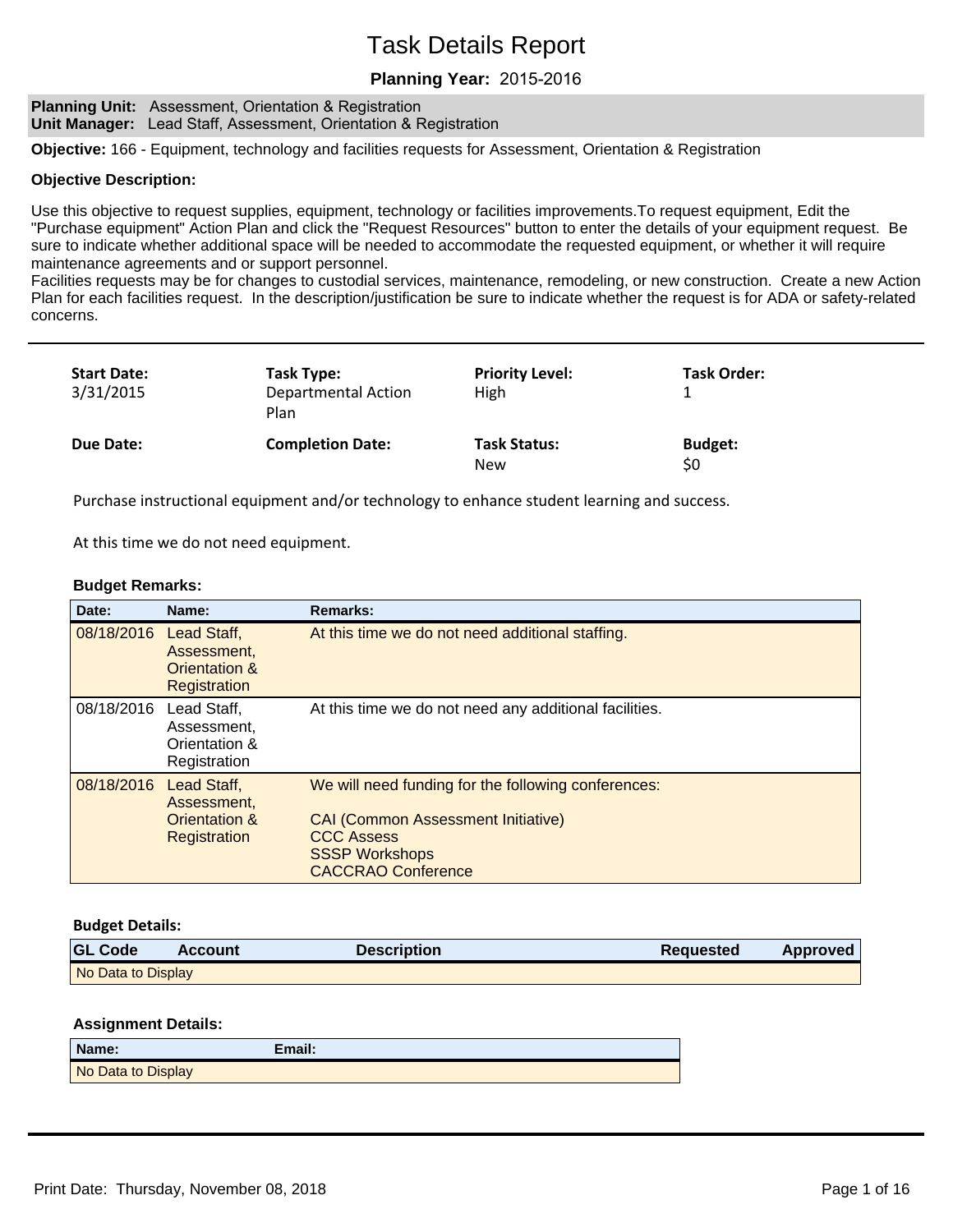#### **Planning Unit: Assessment, Orientation & Registration Unit Manager:** Lead Staff, Assessment, Orientation & Registration

**Objective:** 296 - Strategic action plans for Assessment, Orientation & Registration

#### **Objective Description:**

Use this objective to describe the action plans that your program intends to implement. Scroll to the "Action Plan and Required Resources" section and click the Add button. Describe your plan. Be sure to describe any research or training you will need to accomplish these plans. Then select PRIE and/or Professional Development in the "Units Impacted" section.

| <b>Start Date:</b><br>1/19/2016 | Task Type:<br><b>Departmental Action</b><br>Plan | <b>Priority Level:</b><br>High    | <b>Task Order:</b>    |
|---------------------------------|--------------------------------------------------|-----------------------------------|-----------------------|
| Due Date:                       | <b>Completion Date:</b>                          | <b>Task Status:</b><br><b>New</b> | <b>Budget:</b><br>\$0 |

We will follow up with students who applied but have failed to continue to matriculate.

#### **Budget Remarks:**

| Date:              | Name: | Remarks: |  |
|--------------------|-------|----------|--|
| No Data to Display |       |          |  |

#### **Budget Details:**

| <b>GL Code</b> | Account                           | <b>Description</b> | Reguested | Approved |
|----------------|-----------------------------------|--------------------|-----------|----------|
| Supply         | Assessment, Orientation brochures |                    | \$0.00    | \$0.00   |
|                | & Registration                    |                    |           |          |

| Name:              | Email: |
|--------------------|--------|
| No Data to Display |        |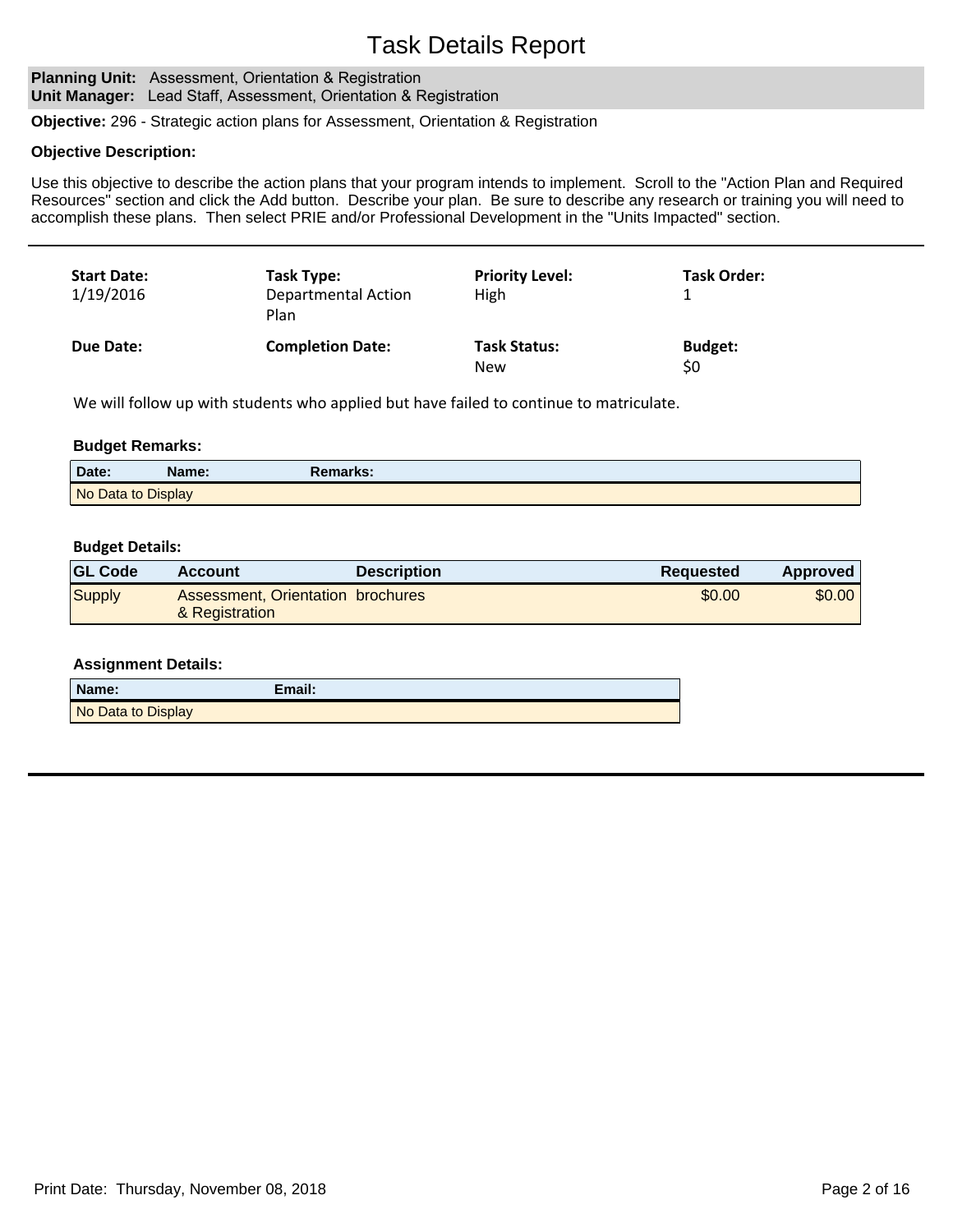## **Planning Unit: Office of Instruction Unit Manager:** Lead Staff, Admin Services

**Objective:** 10 - Strategic action plans for Instruction

#### **Objective Description:**

Use this objective to describe the action plans that your program intends to implement. Scroll to the "Action Plan and Required Resources" section and click the Add button. Describe your plan. Be sure to describe any research or training you will need to accomplish these plans. Then select PRIE and/or Professional Development in the "Units Impacted" section.

| <b>Start Date:</b><br>2/29/2016 | Task Type:<br><b>Departmental Action</b><br>Plan | <b>Priority Level:</b><br>High | <b>Task Order:</b> |
|---------------------------------|--------------------------------------------------|--------------------------------|--------------------|
| Due Date:                       | <b>Completion Date:</b>                          | <b>Task Status:</b>            | <b>Budget:</b>     |
| 12/31/2017                      |                                                  | In Progress                    | \$0                |

Improve enrollment management by refining course scheduling system, and maximizing efficiency to meet student needs and faculty expectations within fiscal constraints and facility limitations

Responsible Parties: VP of Instruction, VP of Administrative Services, Division Deans, Faculty, and Curriculum and Instructional Systems Specialist

Resources: Input from the Dean of Planning, Research and Institutional Effectiveness, District Facilities

#### **Budget Remarks:**

| Date:              | Name: | Remarks: |
|--------------------|-------|----------|
| No Data to Display |       |          |

#### **Budget Details:**

| <b>GL Code</b>     | <b>Account</b> | <b>Description</b> | Requested | Approved |
|--------------------|----------------|--------------------|-----------|----------|
| No Data to Display |                |                    |           |          |

| Name:              | Email: |
|--------------------|--------|
| No Data to Display |        |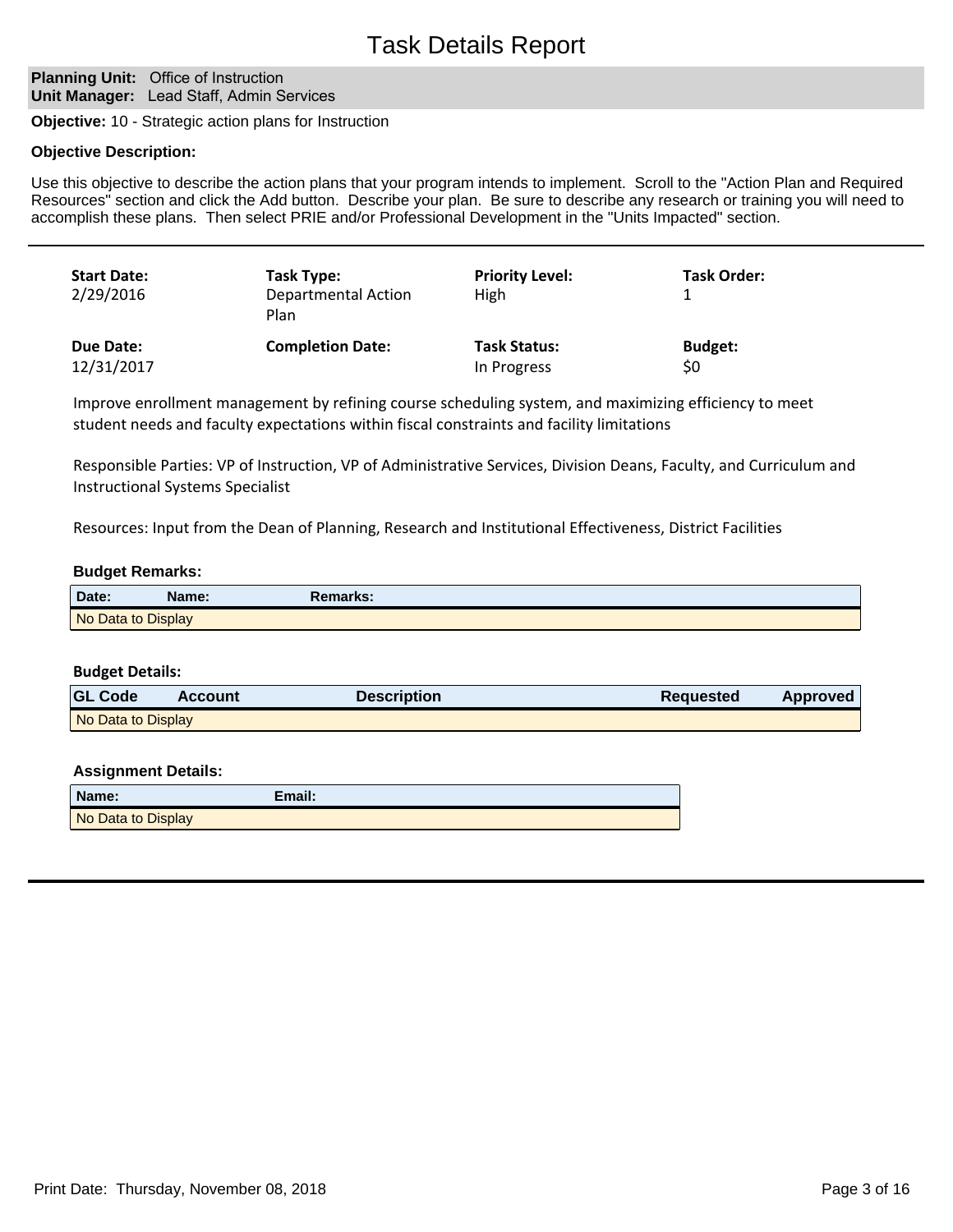| <b>Start Date:</b><br>2/29/2016 | Task Type:              | <b>Priority Level:</b><br><b>Medium</b> | Task Order:    |
|---------------------------------|-------------------------|-----------------------------------------|----------------|
| Due Date:                       | <b>Completion Date:</b> | <b>Task Status:</b>                     | <b>Budget:</b> |
| 12/31/2017                      |                         | <b>New</b>                              | \$0            |

Update general College marketing material; translate to Spanish to target our growing Hispanic population; Revise Web Spanish sections

Responsible Parties: Director of Marketing, Communications, and Public Relations, Visual Communications Coordinator and College Recruiter

Resources: Other pertinent Staff

## **Budget Remarks:**

| Date:              | Name: | Remarks: |
|--------------------|-------|----------|
| No Data to Display |       |          |

## **Budget Details:**

| <b>GL Code</b>     | Account | <b>Description</b> | <b>Requested</b> | Approved |
|--------------------|---------|--------------------|------------------|----------|
| No Data to Display |         |                    |                  |          |

| Name:              | Email: |
|--------------------|--------|
| No Data to Display |        |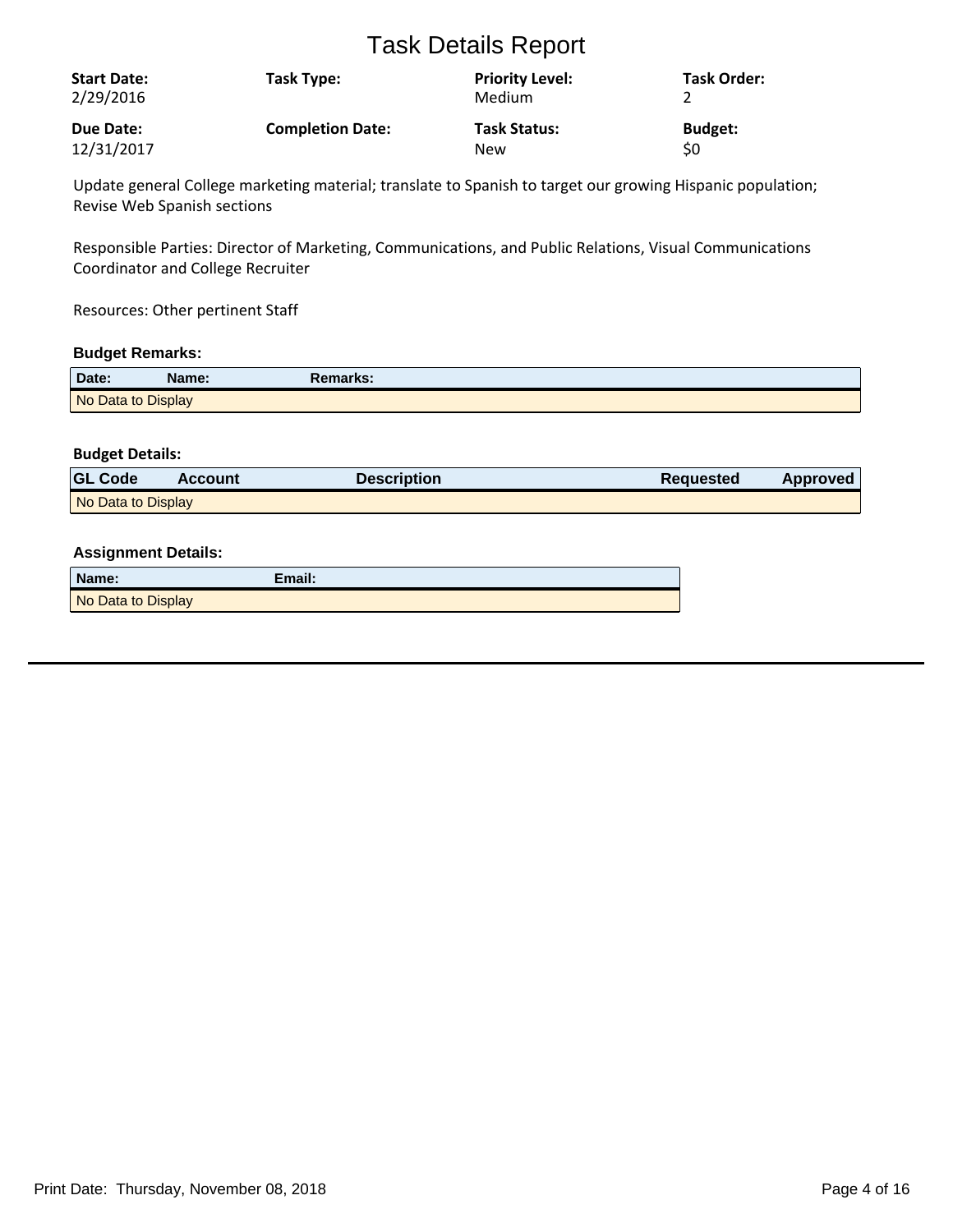| <b>Start Date:</b><br>2/29/2016 | Task Type:<br><b>Departmental Action</b><br>Plan | <b>Priority Level:</b><br>High | <b>Task Order:</b> |
|---------------------------------|--------------------------------------------------|--------------------------------|--------------------|
| Due Date:                       | <b>Completion Date:</b>                          | <b>Task Status:</b>            | <b>Budget:</b>     |
| 12/31/2017                      |                                                  | In Progress                    | \$0                |

Provide statewide leadership on statewide policies, funding, regulations, and processes impacting academic affairs

Responsible Parties: Vice President of Instruction; Vice Presidents of Instruction at sister colleges, Vice Chancellor of Educational Services, Deans of CTE

## **Budget Remarks:**

| Date:              | Name: | Remarks: |  |
|--------------------|-------|----------|--|
| No Data to Display |       |          |  |

## **Budget Details:**

| <b>GL Code</b>     | <b>Account</b> | <b>Description</b> | Requested | Approved |
|--------------------|----------------|--------------------|-----------|----------|
| No Data to Display |                |                    |           |          |

| Name:              | Email: |
|--------------------|--------|
| No Data to Display |        |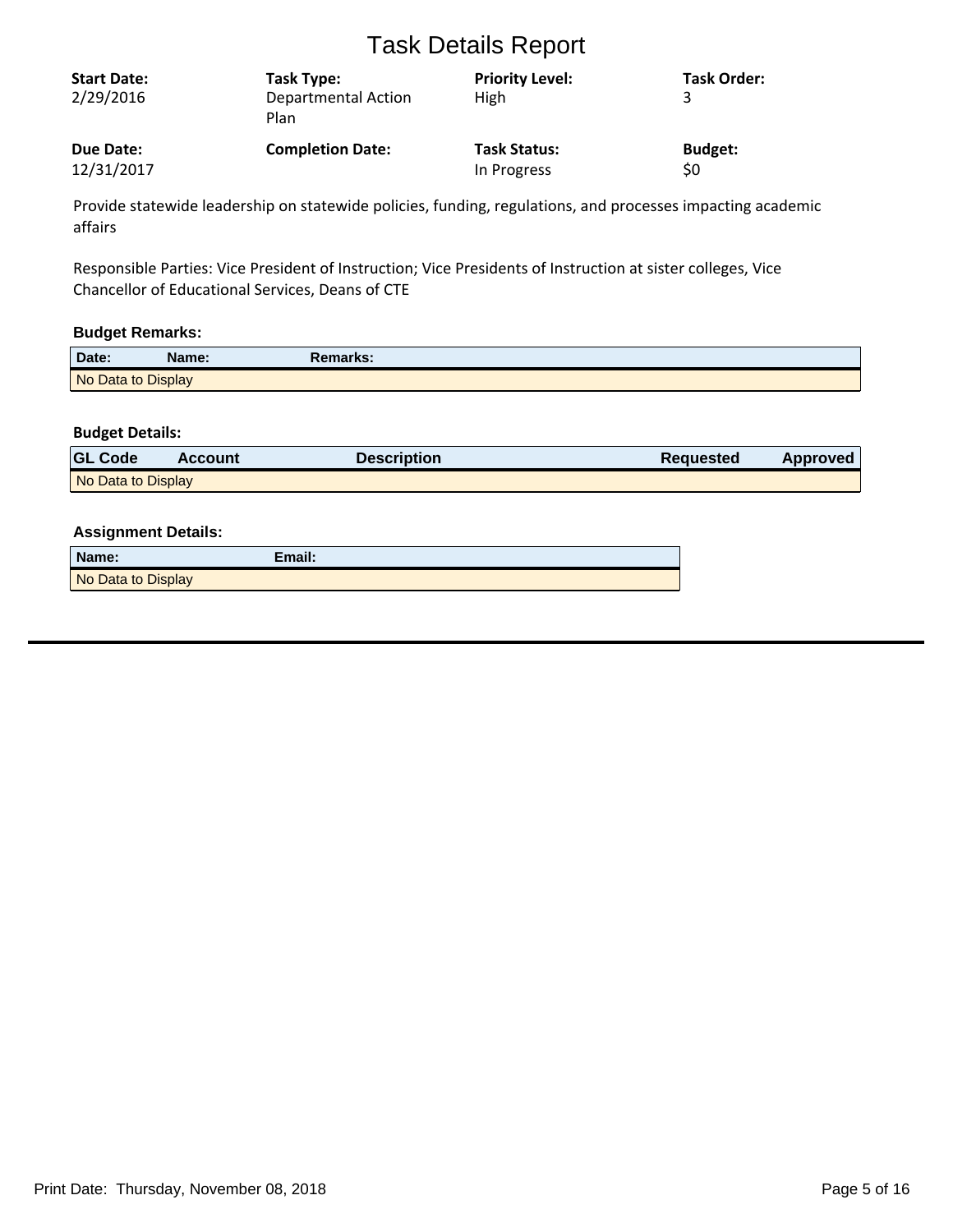| <b>Start Date:</b><br>2/29/2016 | Task Type:<br>Departmental Action<br>Plan | <b>Priority Level:</b><br>High | <b>Task Order:</b><br>4 |
|---------------------------------|-------------------------------------------|--------------------------------|-------------------------|
| Due Date:                       | <b>Completion Date:</b>                   | <b>Task Status:</b>            | <b>Budget:</b>          |
| 5/31/2017                       |                                           | In Progress                    | \$0                     |

Provide region-wide leadership for Adult Education Block Grant: staffing, budgeting, planning

Responsible Parties: Vice President of Instruction and Adult-Education College and Career Educational Leadership (ACCEL) Consortium Leaders

Resources: Collaboration with Administrative Services, Human Resources and District wide faculty in specific disciplines

#### **Budget Remarks:**

| Date:              | <b>Name:</b> | Remarks: |
|--------------------|--------------|----------|
| No Data to Display |              |          |

## **Budget Details:**

| <b>GL Code</b>     | <b>Account</b> | <b>Description</b> | <b>Requested</b> | <b>Approved</b> |
|--------------------|----------------|--------------------|------------------|-----------------|
| No Data to Display |                |                    |                  |                 |

| Name:              | Email: |
|--------------------|--------|
| No Data to Display |        |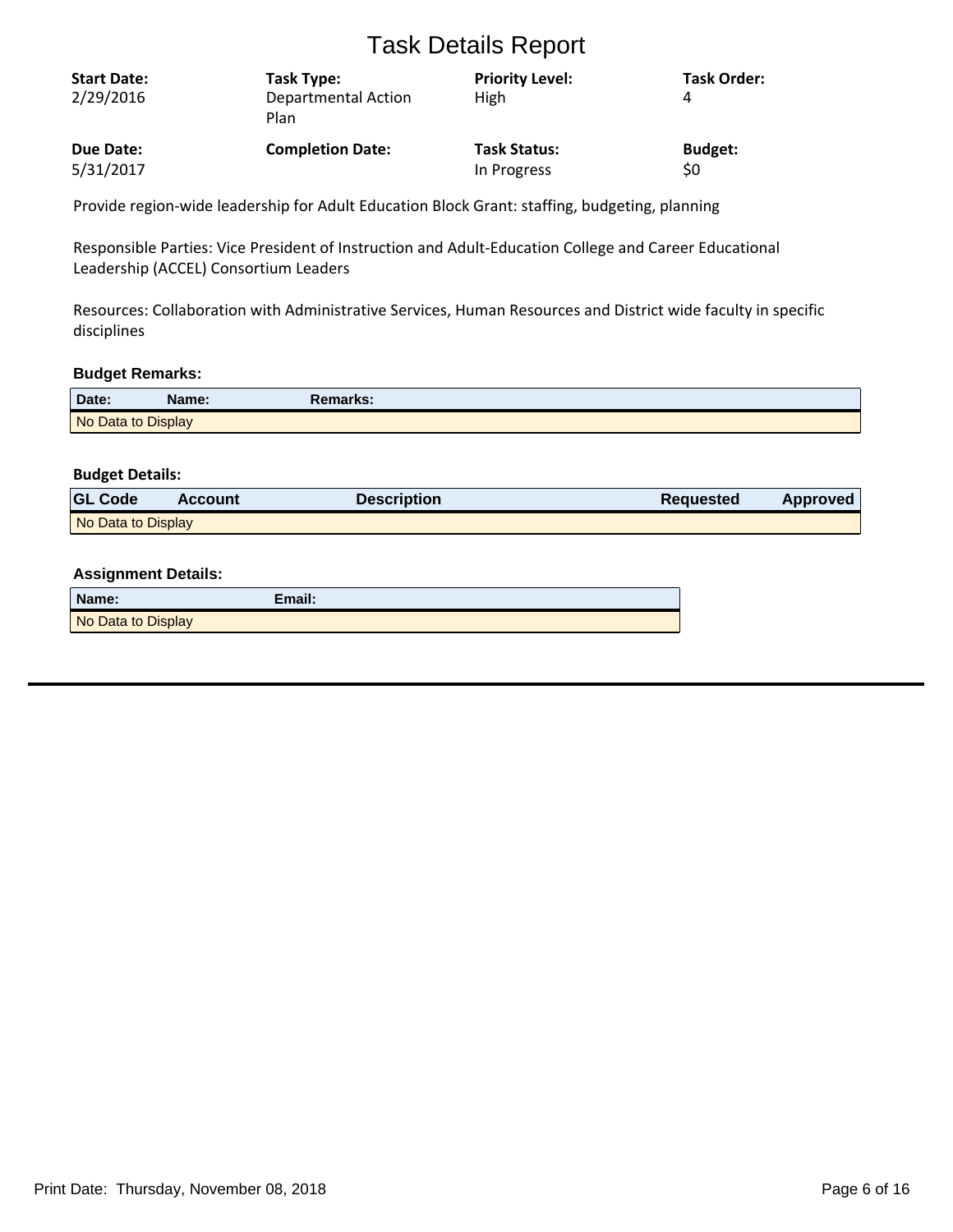| <b>Start Date:</b><br>2/29/2016 | Task Type:<br><b>Departmental Action</b><br>Plan | <b>Priority Level:</b><br>Medium | <b>Task Order:</b> |
|---------------------------------|--------------------------------------------------|----------------------------------|--------------------|
| Due Date:                       | <b>Completion Date:</b>                          | <b>Task Status:</b>              | <b>Budget:</b>     |
| 12/31/2017                      |                                                  | New                              | \$0                |

Develop dual enrollment pathways with SUHSD and other feeder schools

Responsible Parties: Vice President of Instruction, Deans, Curriculum and Instructional Systems Specialist, AFT, Academic Senate and high School leadership

Resources: Funding for faculty working on curriculum alignment and assessment

## **Budget Remarks:**

| Date:              | Name: | Remarks: |
|--------------------|-------|----------|
| No Data to Display |       |          |

## **Budget Details:**

| <b>GL Code</b>     | Account | Description | <b>Requested</b> | Approved |
|--------------------|---------|-------------|------------------|----------|
| No Data to Display |         |             |                  |          |

| Name:              | Email: |
|--------------------|--------|
| No Data to Display |        |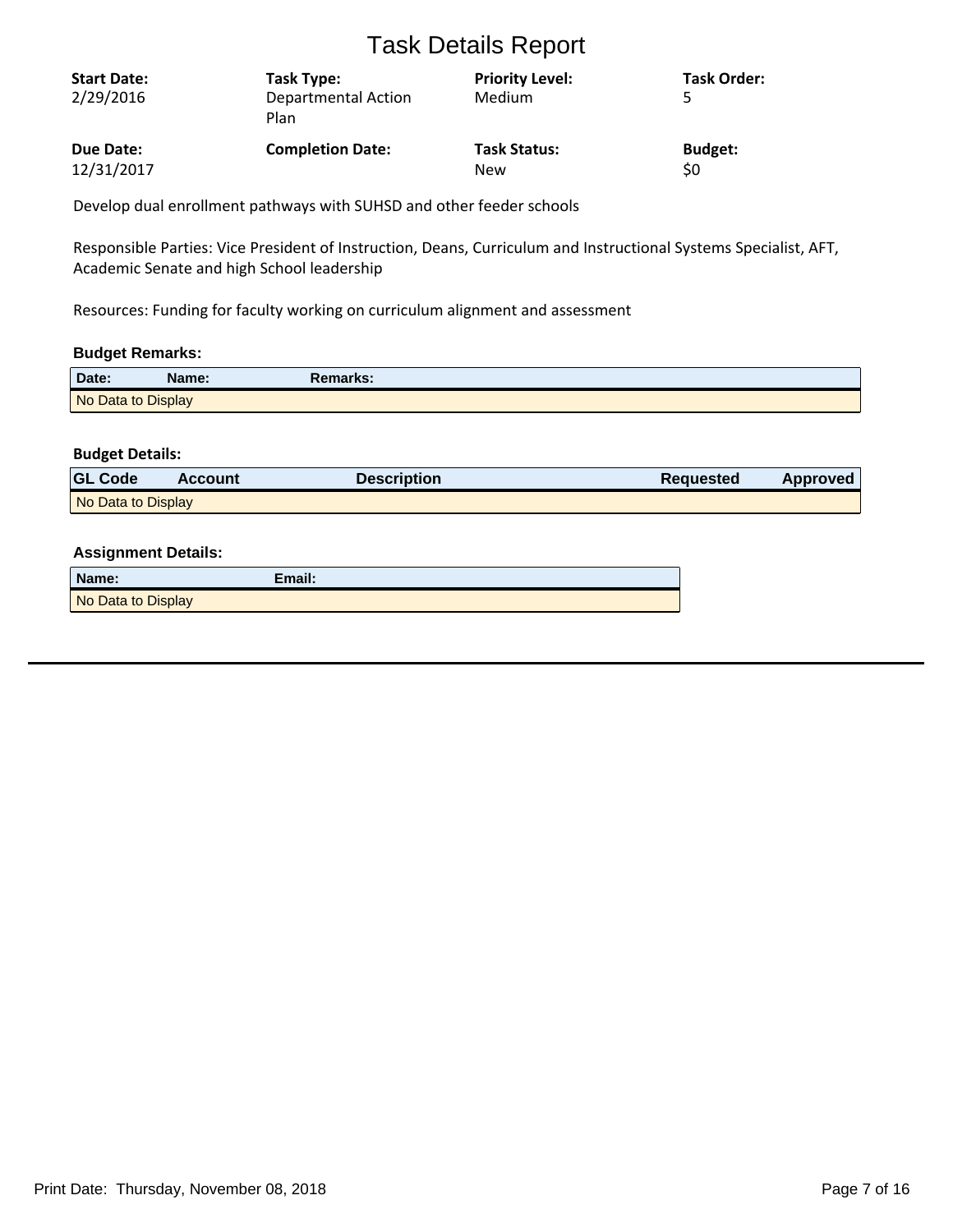| <b>Start Date:</b><br>3/1/2016 | Task Type:<br><b>Departmental Action</b><br>Plan | <b>Priority Level:</b><br>High                      | <b>Task Order:</b><br>6 |
|--------------------------------|--------------------------------------------------|-----------------------------------------------------|-------------------------|
| Due Date:<br>8/31/2016         | <b>Completion Date:</b>                          | <b>Task Status:</b><br>Planning/Discussion<br>(25%) | <b>Budget:</b><br>\$0   |

Update College Brand/Style Guide

Responsible Parties: Director of Marketing, Communications, and Public Relations and Visual Communications Coordinator

## **Budget Remarks:**

| Date:              | Name: | Remarks: |  |
|--------------------|-------|----------|--|
| No Data to Display |       |          |  |

## **Budget Details:**

| <b>GL Code</b>     | <b>Account</b> | <b>Description</b> | Requested | Approved |
|--------------------|----------------|--------------------|-----------|----------|
| No Data to Display |                |                    |           |          |

| Name:              | Email: |
|--------------------|--------|
| No Data to Display |        |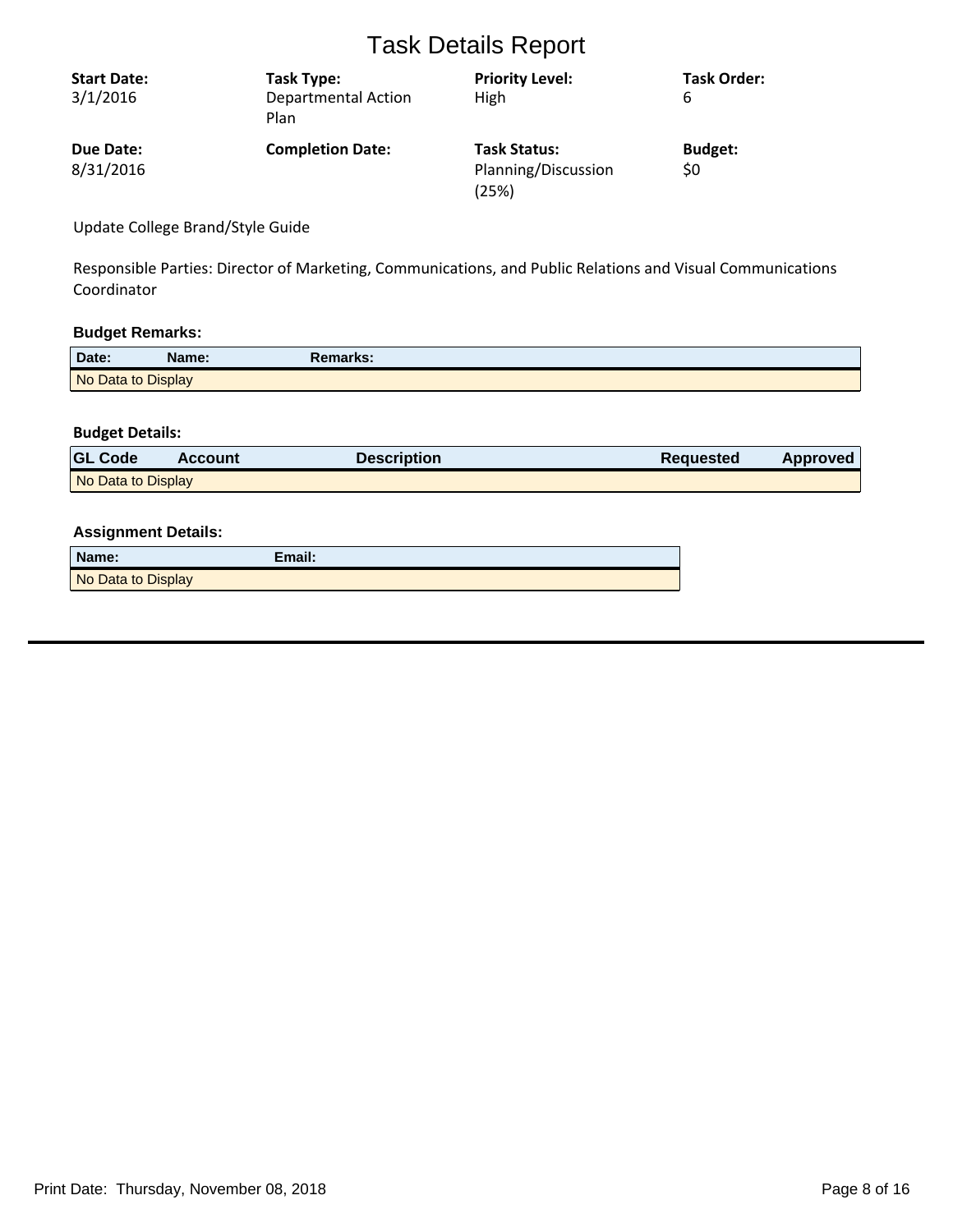| <b>Start Date:</b><br>3/1/2016 | Task Type:<br><b>Departmental Action</b><br>Plan | <b>Priority Level:</b><br><b>High</b> | Task Order:    |
|--------------------------------|--------------------------------------------------|---------------------------------------|----------------|
| Due Date:                      | <b>Completion Date:</b>                          | <b>Task Status:</b>                   | <b>Budget:</b> |
| 12/24/2016                     |                                                  | In Progress                           | \$0            |

Solicit feedback, assess needs, and create transparent processes for schedule production, distribution, and marketing improvements

Responsible Parties: Visual Communications Coordinator, Vice President of Instruction

Resources: Input from Director of Marketing, Communications and Public Relations, Faculty, Classified Professionals, iDeans, other Colleges' Stakeholders

## **Budget Remarks:**

| Date:              | Name: | Remarks: |  |
|--------------------|-------|----------|--|
| No Data to Display |       |          |  |

## **Budget Details:**

| <b>GL Code</b>     | <b>Account</b> | <b>Description</b> | <b>Requested</b> | <b>Approved</b> |
|--------------------|----------------|--------------------|------------------|-----------------|
| No Data to Display |                |                    |                  |                 |

| Name:              | Email: |
|--------------------|--------|
| No Data to Display |        |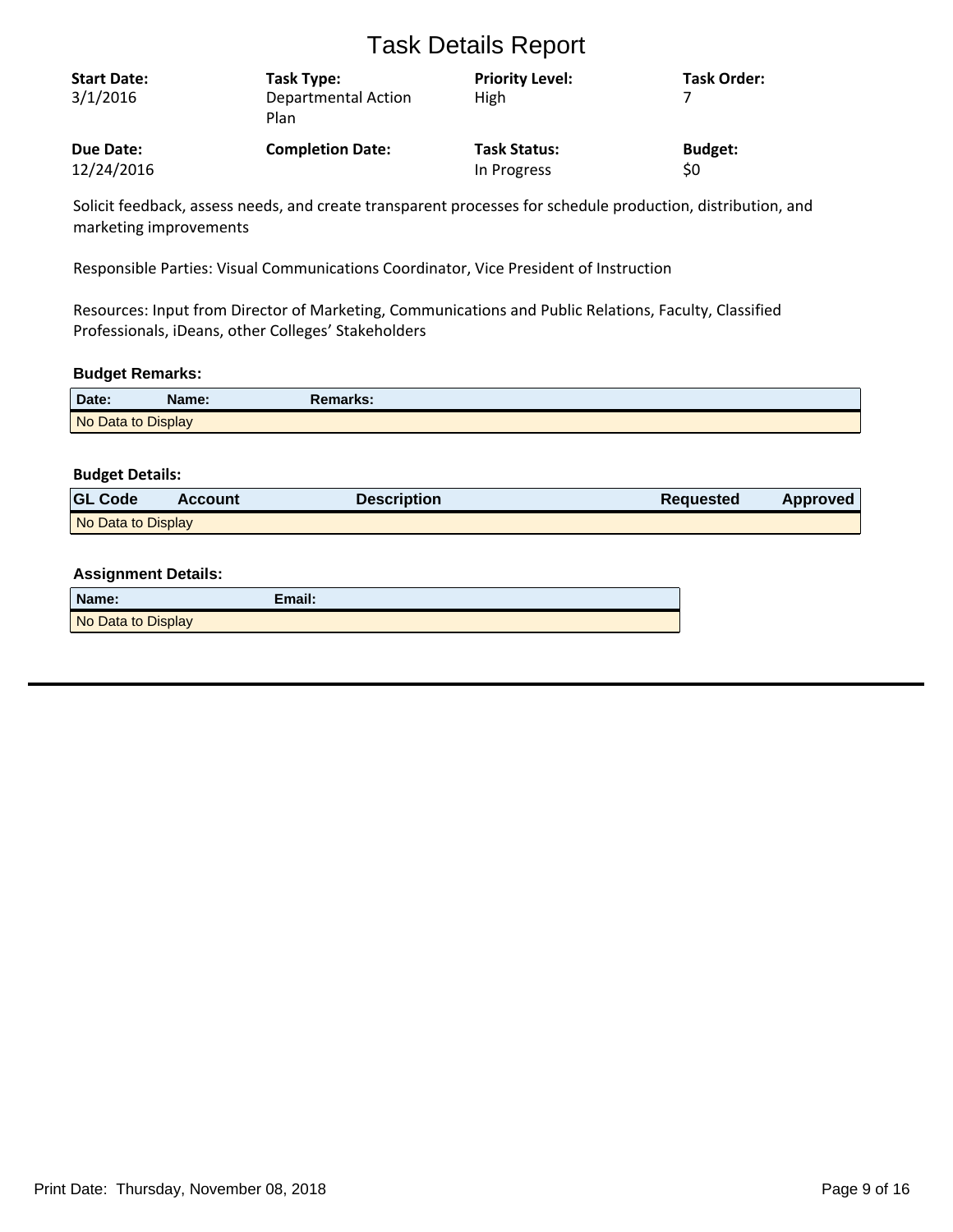| <b>Start Date:</b> | Task Type:                         | <b>Priority Level:</b>       | <b>Task Order:</b> |
|--------------------|------------------------------------|------------------------------|--------------------|
| 3/1/2016           | <b>Departmental Action</b><br>Plan | Low                          | 8                  |
| Due Date:          | <b>Completion Date:</b>            | <b>Task Status:</b>          | <b>Budget:</b>     |
| 12/24/2016         |                                    | Planning/Discussion<br>(25%) | \$0                |

Approve/Create College social media guidelines

Responsible Parties: Director of Marketing, Communications, and Public Relations and Visual Communications Coordinator

Resources: Input from Skyline and College of San Mateo Marketing Staff

## **Budget Remarks:**

| Date:              | Name: | Remarks: |
|--------------------|-------|----------|
| No Data to Display |       |          |

## **Budget Details:**

| <b>GL Code</b>     | <b>Account</b> | <b>Description</b> | <b>Requested</b> | <b>Approved</b> |
|--------------------|----------------|--------------------|------------------|-----------------|
| No Data to Display |                |                    |                  |                 |

| Name:              | Email: |
|--------------------|--------|
| No Data to Display |        |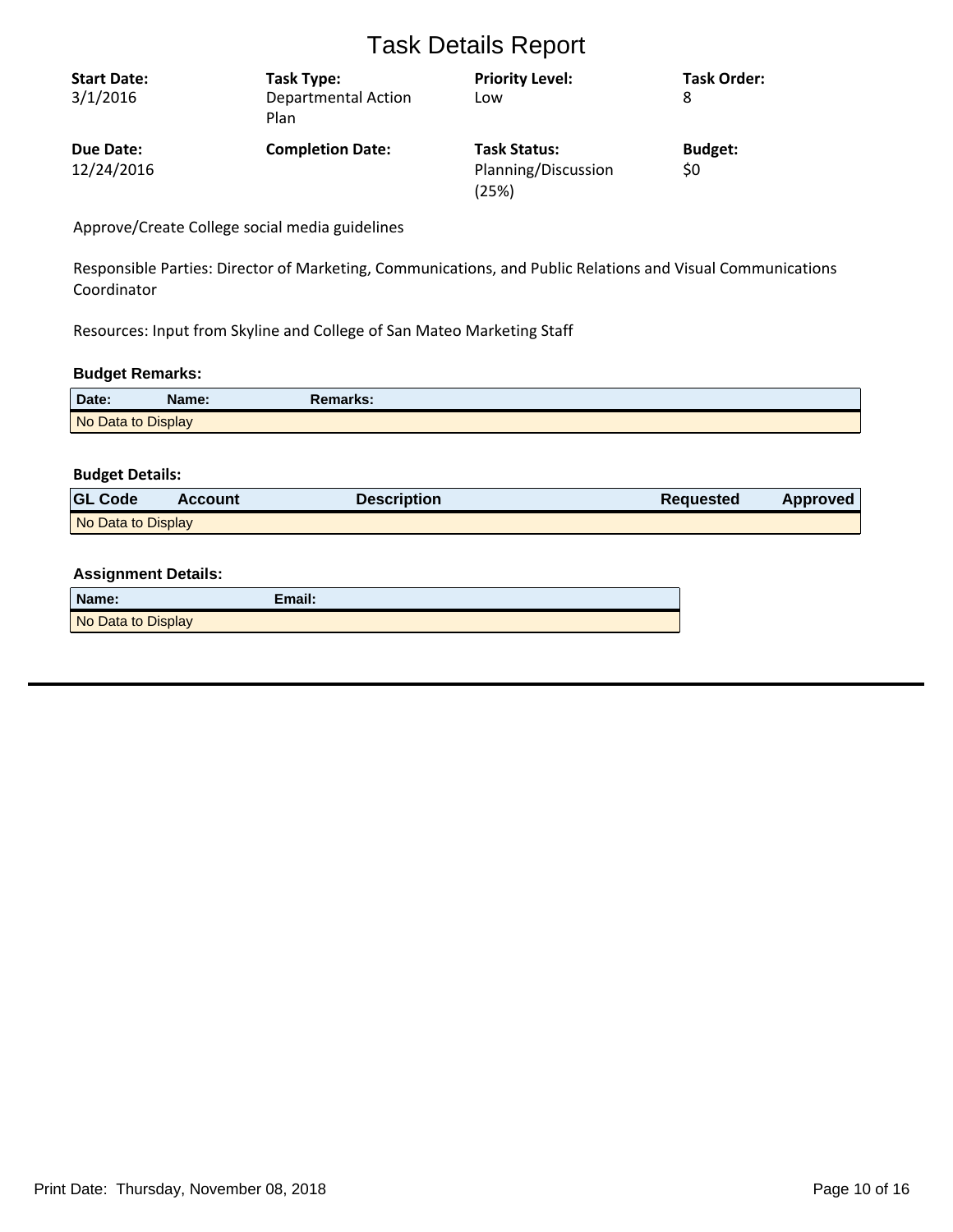| <b>Start Date:</b><br>3/1/2016 | Task Type:<br><b>Departmental Action</b><br>Plan | <b>Priority Level:</b><br>Low | <b>Task Order:</b><br>q |
|--------------------------------|--------------------------------------------------|-------------------------------|-------------------------|
| Due Date:                      | <b>Completion Date:</b>                          | <b>Task Status:</b>           | <b>Budget:</b>          |
| 12/31/2016                     |                                                  | <b>New</b>                    | \$0                     |

Create Curriculum webpages to refresh web presence

Responsible Parties: Curriculum and Instructional Systems Specialist and Visual Communications Coordinator

## **Budget Remarks:**

| Date:              | Name: | Remarks: |  |
|--------------------|-------|----------|--|
| No Data to Display |       |          |  |

## **Budget Details:**

| <b>GL Code</b>     | <b>Account</b> | <b>Description</b> | Requested | Approved |
|--------------------|----------------|--------------------|-----------|----------|
| No Data to Display |                |                    |           |          |

| Name:              | Email: |
|--------------------|--------|
| No Data to Display |        |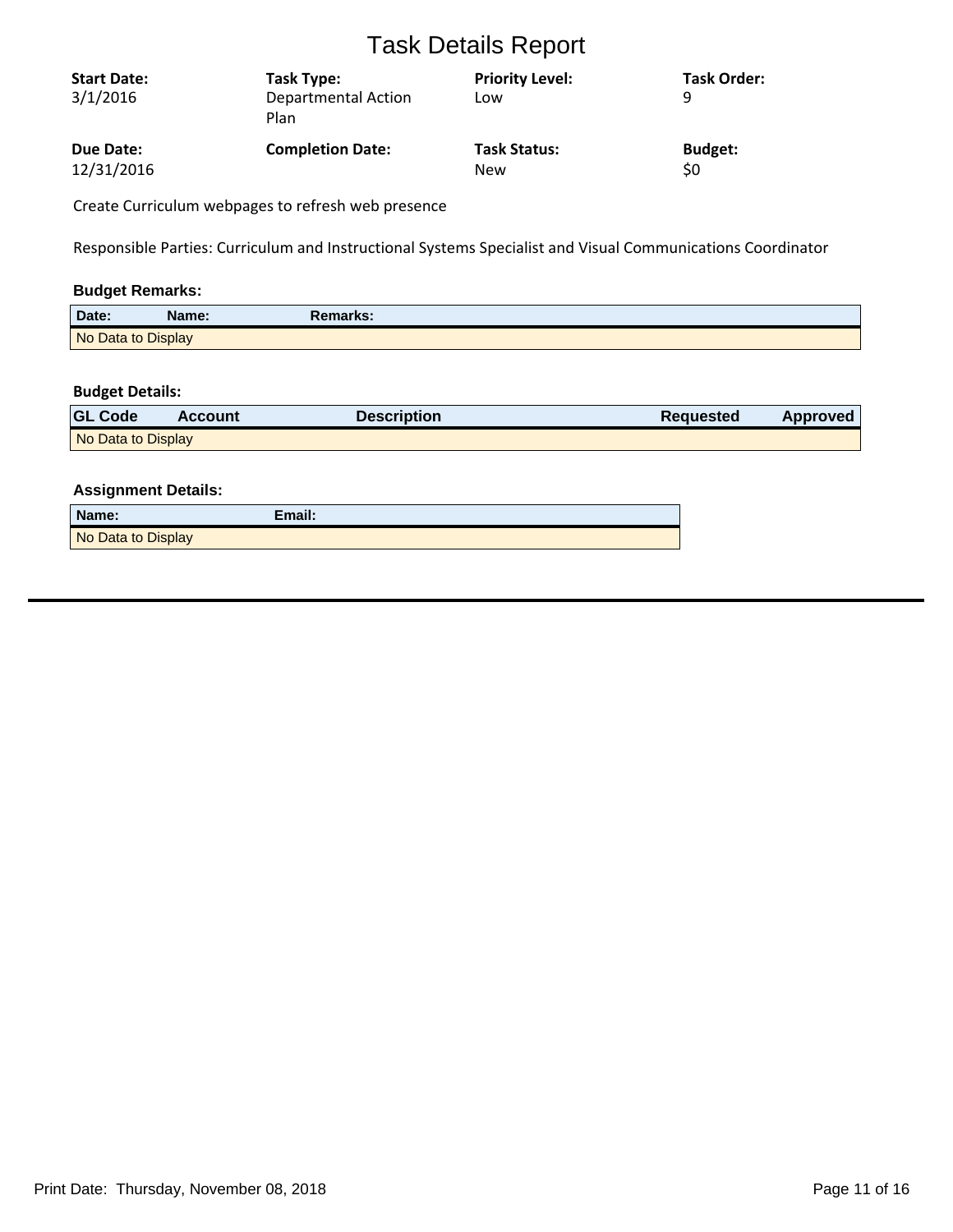| <b>Start Date:</b><br>3/1/2016 | Task Type:<br><b>Departmental Action</b><br>Plan | <b>Priority Level:</b><br>High | <b>Task Order:</b><br>10 |
|--------------------------------|--------------------------------------------------|--------------------------------|--------------------------|
| Due Date:                      | <b>Completion Date:</b>                          | <b>Task Status:</b>            | <b>Budget:</b>           |
| 5/31/2017                      |                                                  | In Progress                    | \$0                      |

Expand and assess collaborations with community based organizations, high schools, outside agencies, private sector partners, adult schools, government agencies, and others

Responsible Parties: Vice President of Instruction, Instructional Deans, Faculty discipline experts, Outreach Department, College President

Resources: Input from all stakeholders

## **Budget Remarks:**

| Date:              | Name: | <b>Remarks:</b> |
|--------------------|-------|-----------------|
| No Data to Display |       |                 |

## **Budget Details:**

| <b>GL Code</b>     | <b>Account</b> | <b>Description</b> | <b>Requested</b> | <b>Approved</b> |
|--------------------|----------------|--------------------|------------------|-----------------|
| No Data to Display |                |                    |                  |                 |

| Name:              | Email: |
|--------------------|--------|
| No Data to Display |        |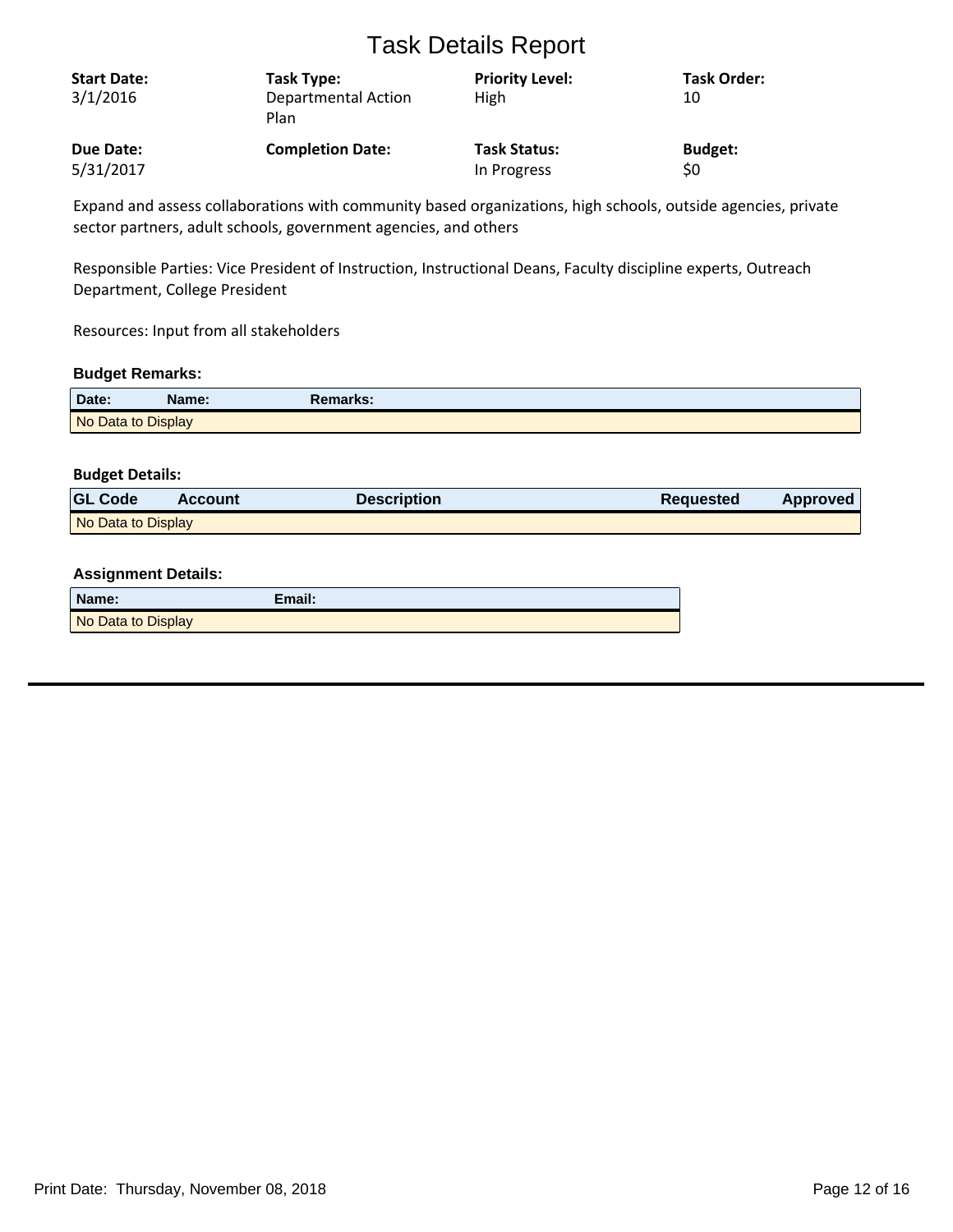| <b>Start Date:</b><br>3/1/2016 | Task Type:<br><b>Departmental Action</b><br>Plan | <b>Priority Level:</b><br>Low | <b>Task Order:</b><br>11 |
|--------------------------------|--------------------------------------------------|-------------------------------|--------------------------|
| Due Date:                      | <b>Completion Date:</b>                          | <b>Task Status:</b>           | <b>Budget:</b>           |
| 12/31/2017                     |                                                  | New                           | \$8,250                  |

Comprehensive CurricUNET manual

Responsible Parties: District Curriculum and Instructional Systems Specialists and Curriculum Committee Chairs

Resources: Funding for increased capacity of current Instructional staff across the District. Input from Skyline and College of San Mateo Curriculum Chairs

#### **Budget Remarks:**

| Date:              | Name: | Remarks: |  |
|--------------------|-------|----------|--|
| No Data to Display |       |          |  |

## **Budget Details:**

| <b>GL Code</b> | <b>Account</b> | <b>Description</b>                                                                           | Requested | Approved |
|----------------|----------------|----------------------------------------------------------------------------------------------|-----------|----------|
| <b>ConSvc</b>  | Instruction    | technical writer with expertise in<br>curriculum, compliance, CurricuNet,<br>and CCCCO rules | \$8250.00 | \$0.00   |

| Name:              | $E$ mail: |
|--------------------|-----------|
| No Data to Display |           |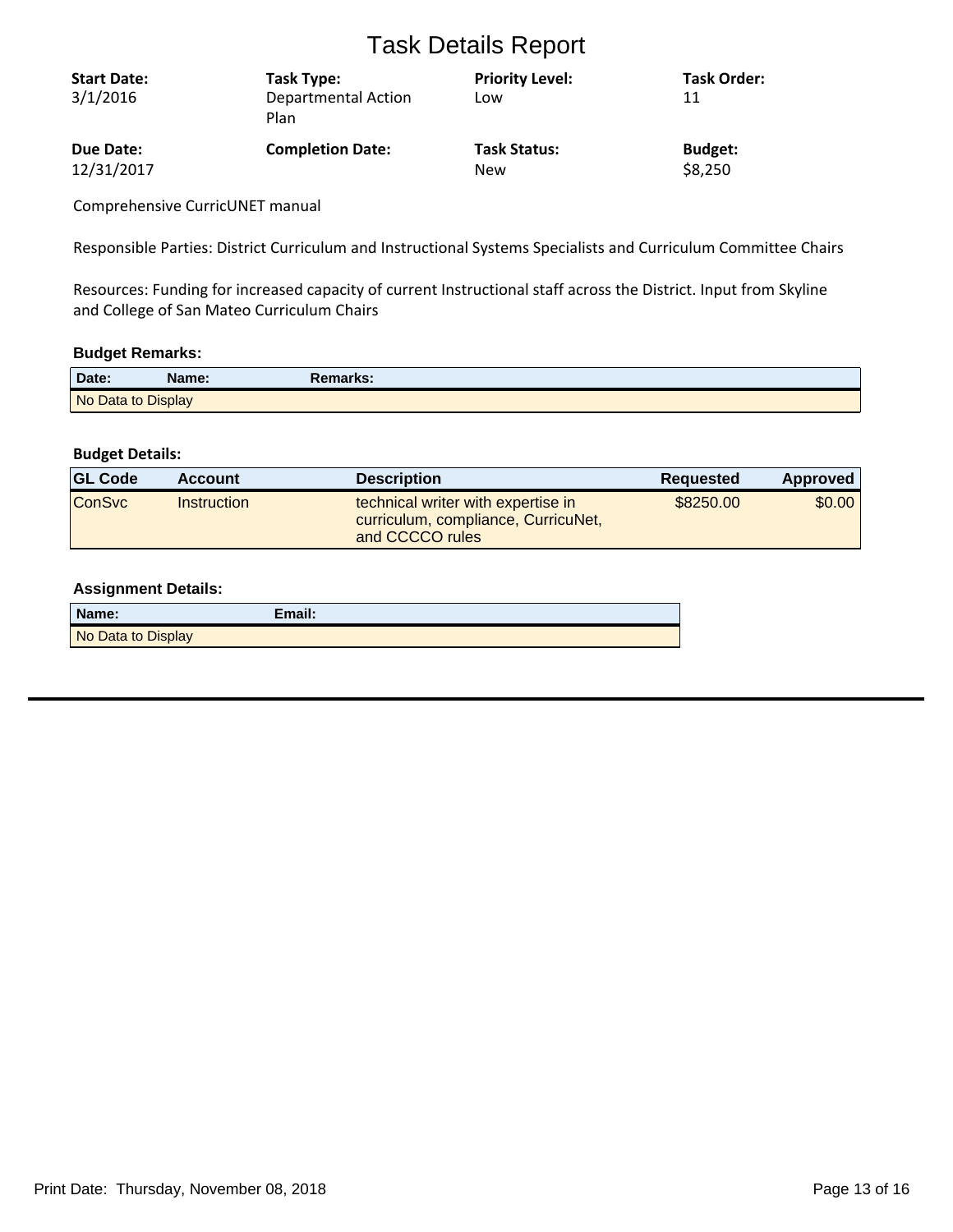| <b>Start Date:</b><br>3/1/2016 | Task Type:<br>Departmental Action<br>Plan | <b>Priority Level:</b><br>High | <b>Task Order:</b><br>12 |
|--------------------------------|-------------------------------------------|--------------------------------|--------------------------|
| Due Date:                      | <b>Completion Date:</b>                   | <b>Task Status:</b>            | <b>Budget:</b>           |
| 5/31/2018                      |                                           | <b>New</b>                     | \$0                      |

Create responsive/mobile friendly website

Responsible Parties: Marketing and Public Relations Dept., Pertinent Web Staff

Resources: Visual Communications Coordinator

## **Budget Remarks:**

| Date:              | Name: | Remarks: |  |
|--------------------|-------|----------|--|
| No Data to Display |       |          |  |

## **Budget Details:**

| <b>GL Code</b>     | <b>Account</b> | Description | <b>Requested</b> | Approved |
|--------------------|----------------|-------------|------------------|----------|
| No Data to Display |                |             |                  |          |

| Name:              | Email: |
|--------------------|--------|
| No Data to Display |        |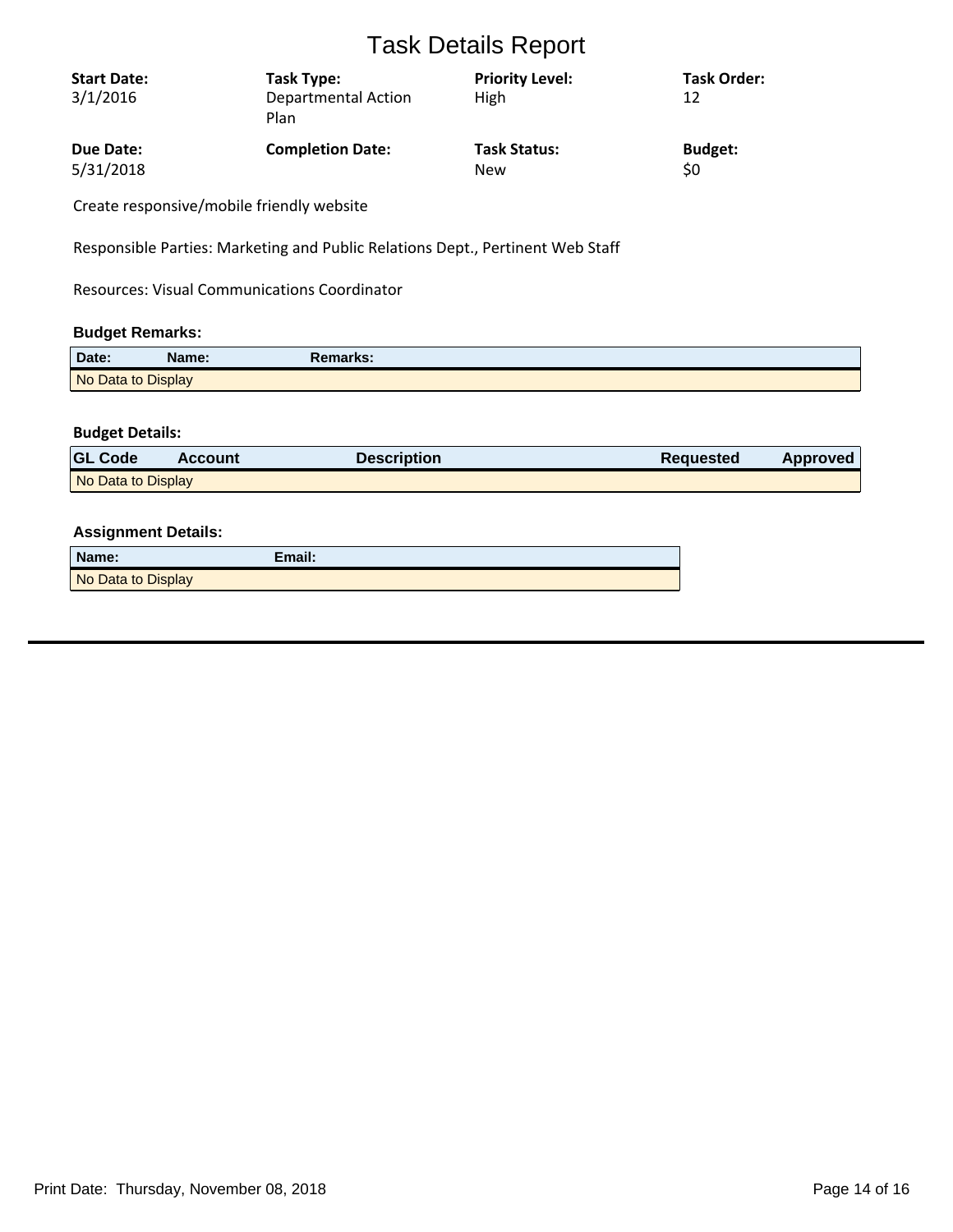#### **Planning Unit: Office of Instruction Unit Manager:** Lead Staff, Admin Services

**Objective:** 118 - Equipment, technology and facilities requests for Instruction

## **Objective Description:**

Use this objective to request supplies, equipment, technology or facilities improvements.

To request equipment, Edit the "Purchase equipment" Action Plan and click the "Request Resources" button to enter the details of your equipment request. Be sure to indicate whether additional space will be needed to accommodate the requested equipment, or whether it will require maintenance agreements and or support personnel.

Facilities requests may be for changes to custodial services, maintenance, remodeling, or new construction. Create a new Action Plan for each facilities request. In the description/justification be sure to indicate whether the request is for ADA or safety-related concerns.

| <b>Start Date:</b><br>3/31/2015 | Task Type:<br><b>Departmental Action</b><br>Plan | <b>Priority Level:</b><br>High    | <b>Task Order:</b>        |  |
|---------------------------------|--------------------------------------------------|-----------------------------------|---------------------------|--|
| Due Date:<br>5/30/2016          | <b>Completion Date:</b>                          | <b>Task Status:</b><br><b>New</b> | <b>Budget:</b><br>\$8,600 |  |

Purchase instructional equipment and/or technology to enhance student learning and success.

• Wacom Design Tablet for Visual Communications Coordinator to streamline designs and create original design elements quicker (Logos, Curves, Lines, Original Vector art); helps wrist ergonomics, eases screen navigation, and speeds up creativity in certain Adobe software

ͻFunding for development and writing of a CurricUNET Faculty Handbook (additional funding will be requested from the other two colleges and the district)

#### **Budget Remarks:**

| Date:              | Name: | रemarks: |
|--------------------|-------|----------|
| No Data to Display |       |          |

## **Budget Details:**

| <b>GL Code</b> | <b>Account</b> | <b>Description</b>                                                      | Reguested | Approved |
|----------------|----------------|-------------------------------------------------------------------------|-----------|----------|
| ITech          | Instruction    | Wacom Intuous Tablet                                                    | \$350.00  | \$0.00   |
| <b>ConSvc</b>  | Instruction    | Funding for development and writing<br>of a CurricUNET Faculty Handbook | \$8250.00 | \$0.00   |

| Name:              | Email: |
|--------------------|--------|
| No Data to Display |        |